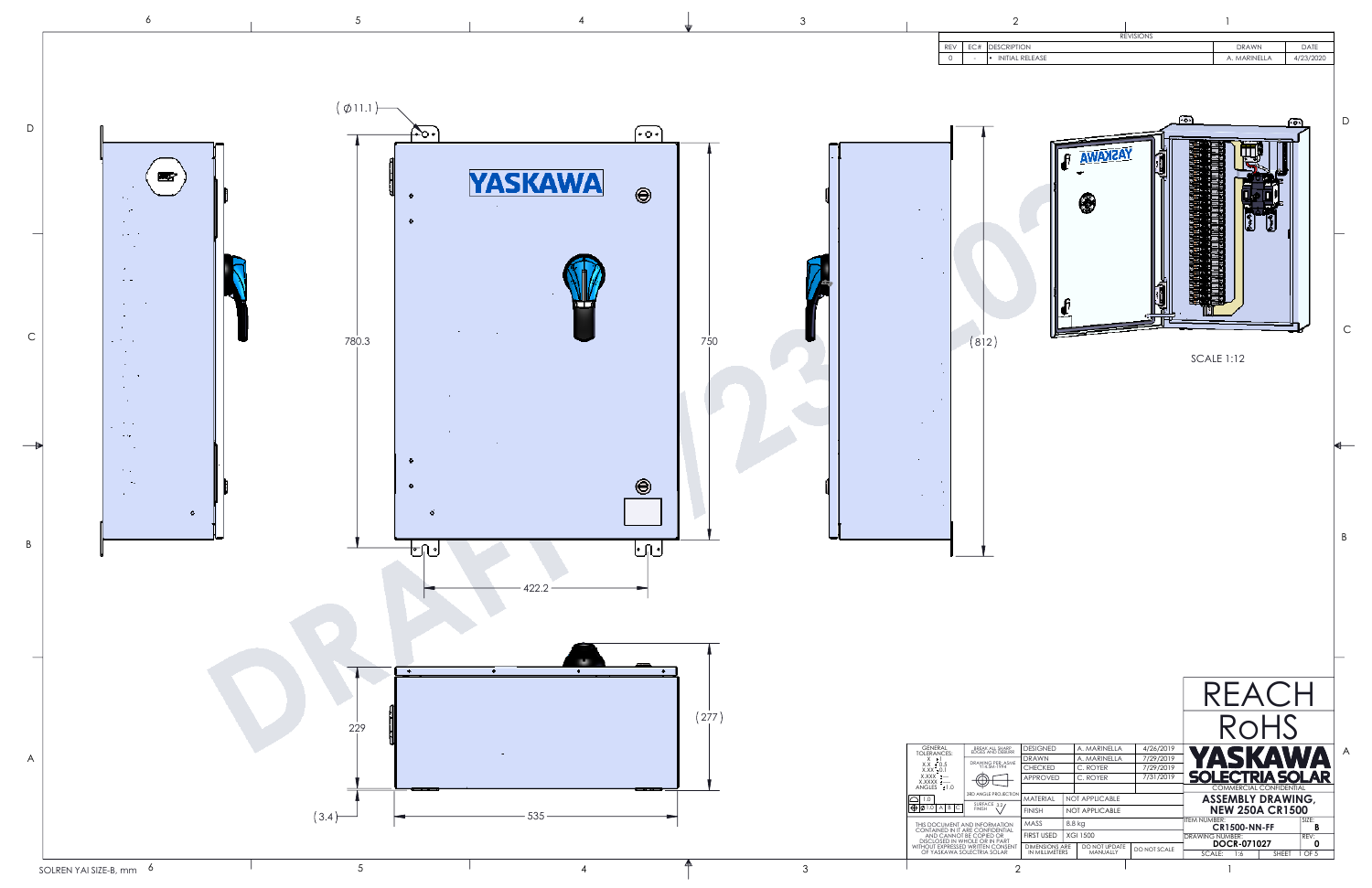|  |                         |  |  | <b>ITEM</b> | PART NUMBER     | <b>DESCRIPTION</b>                               | $\cap T$<br>ا الحا |  |
|--|-------------------------|--|--|-------------|-----------------|--------------------------------------------------|--------------------|--|
|  |                         |  |  |             |                 | MTLSR-070947 ENCLOSURE, HINGED DOOR, NEW CR1500  |                    |  |
|  |                         |  |  |             | <b>USC-1574</b> | STO, INS, M6x1.0, F-F, 35 L                      |                    |  |
|  |                         |  |  |             |                 | 05P00204-0166  TERMINAL BLOCK, NEUTRAL, XGI 1500 |                    |  |
|  |                         |  |  |             | <b>USC-1514</b> | NUT, HEX, M6x1.0, STL, ZP, 10 WS, SEMS, EXT STAR |                    |  |
|  |                         |  |  |             | ELC-090049      | <b>GROUND BAR, 20 CIRCUIT</b>                    |                    |  |
|  |                         |  |  |             | ELC-090048      | GROUND BAR, 12 CIRCUIT                           |                    |  |
|  |                         |  |  |             | HDW-300179      | NUT, HEX, M4x0.7, STL, ZP, 7 WS, SEMS, EXT STAR  |                    |  |
|  |                         |  |  |             | MTLSR-070971    | INSULATION SHEET, FUSE BAR, CR1500               |                    |  |
|  | HIDDEN BEHIND ENCLOSURE |  |  |             | ELC-100317      | VENT, GORE, M32 X 1.5, GREY                      |                    |  |

10 ELC-100318 NUT, GORE VENT, M32 X 1.5, GREY

B

C



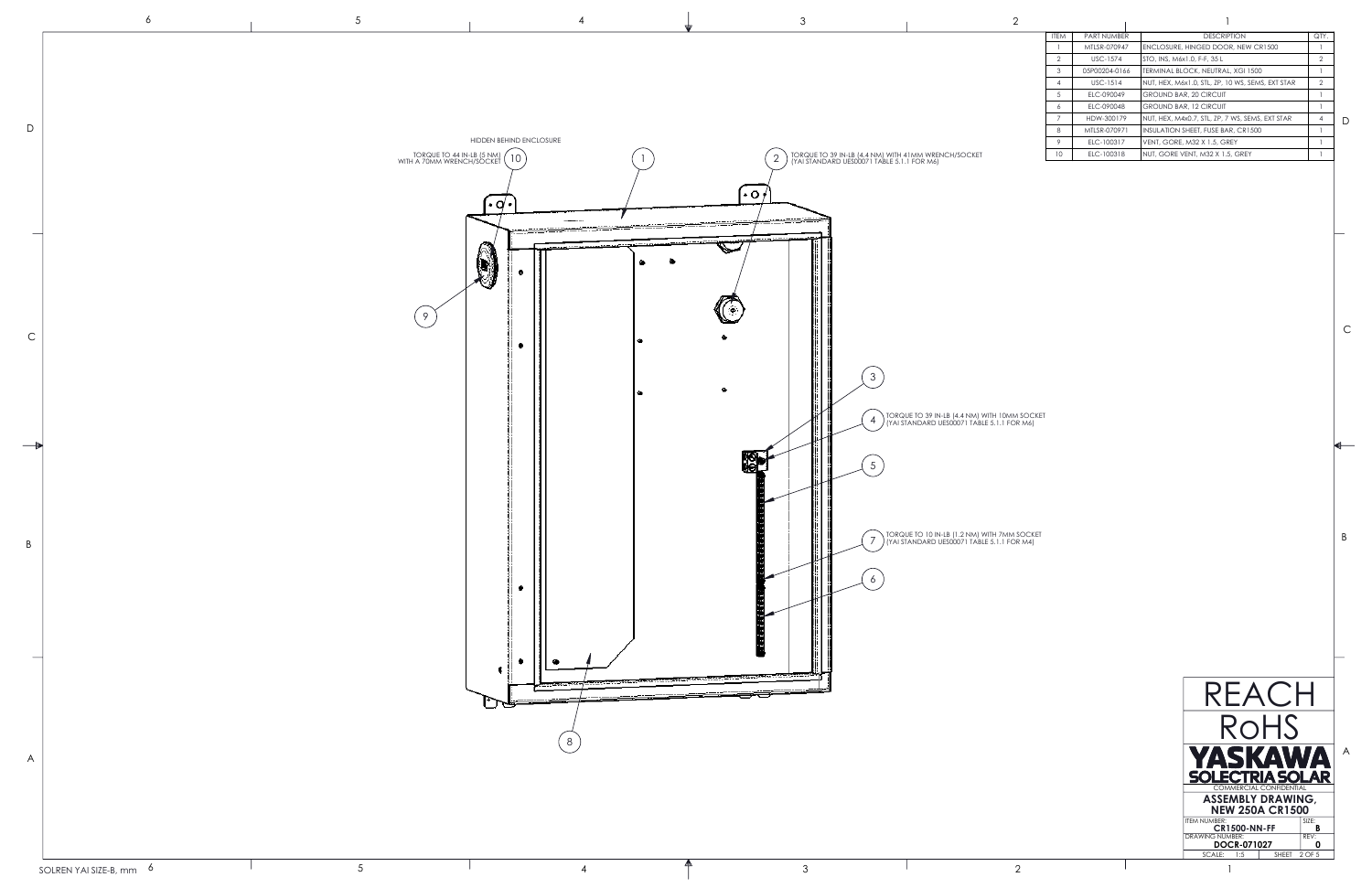A

| <b>ITEM</b> | <b>PART NUMBER</b> | <b>DESCRIPTION</b>                              | QTY.           |   |
|-------------|--------------------|-------------------------------------------------|----------------|---|
|             | HDW-300179         | NUT, HEX, M4x0.7, STL, ZP, 7 WS, SEMS, EXT STAR | 4              |   |
| 11          | 87P11026           | SWITCH, 250A, 2-POLE, 1500V                     |                |   |
| 12          | MTI SR-070964      | BUS BAR, OUTPUT, NEW CR1500                     | $\overline{2}$ |   |
| 13          | N/A                | BOLT, HEX, M8x1.25, 25 L, SOCOMEC               | $\mathcal{P}$  |   |
| 14          | N/A                | WSHR, BV, M8, SOCOMEC                           | $\mathcal{P}$  |   |
| 15          | N/A                | NUT, HEX, FLG, M8x1.25, SOCOMEC                 | $\mathcal{P}$  |   |
| 16          | USF00178-X         | SHAFT, DC DISCONNECT, XGI 1500                  |                | D |
| 17          | UBM-0025           | DIN RAIL, 15MM DEEP, SPD, COMBINERS, XGI 1500   |                |   |
| 18          | HDW-300176         | NUT, HEX, M5x0.8, STL, ZP, 8 WS, SEMS, EXT STAR | $\mathcal{P}$  |   |
|             |                    |                                                 |                |   |

A

B

C



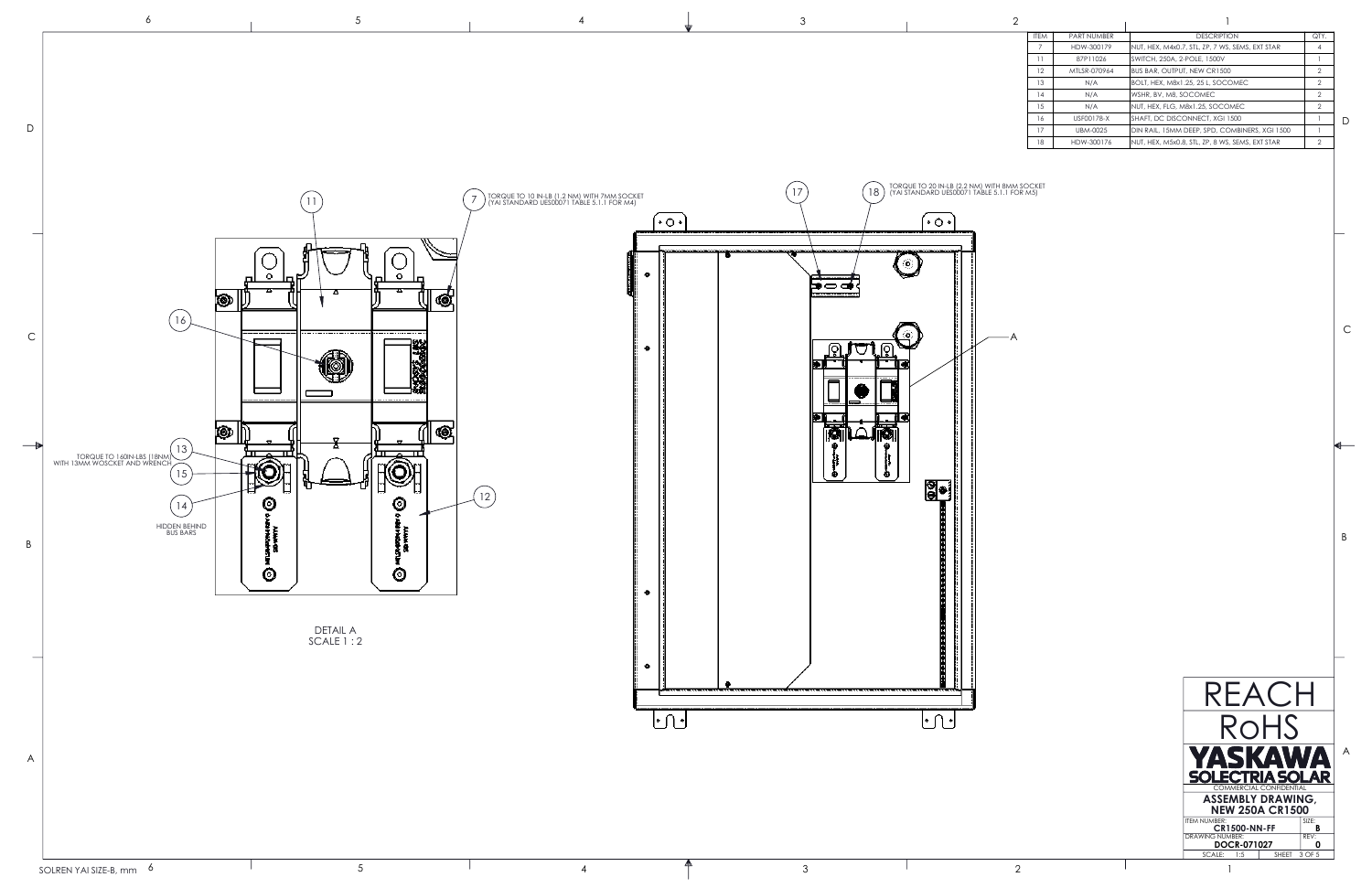|          |         |  |  | <b>ITEM</b> | PART NUMBER        | <b>DESCRIPTION</b>                                    | QTY. |   |
|----------|---------|--|--|-------------|--------------------|-------------------------------------------------------|------|---|
|          |         |  |  |             | <b>USC-1514</b>    | NUT, HEX, M6x1.0, STL, ZP, 10 WS, SEMS, EXT STAR      |      |   |
|          |         |  |  | 13          | N/A                | BOLT, HEX, M8x1.25, 25 L, SOCOMEC                     |      |   |
|          |         |  |  | 14          | N/A                | WSHR, BV, M8, SOCOMEC                                 |      |   |
|          |         |  |  | 15          | N/A                | NUT, HEX, FLG, M8x1.25, SOCOMEC                       |      |   |
|          |         |  |  | 18          | HDW-300176         | NUT, HEX, M5x0.8, STL, ZP, 8 WS, SEMS, EXT STAR       |      |   |
|          |         |  |  | 19          | SEE DETAIL TO LEFT | SUBASSEMBLY, BUS BAR FUSES, COMBINERS, XGI 1500       |      |   |
|          |         |  |  | 20          | MTLSR-070957       | <b>BUS BAR, NEG, 250A, CR1500</b>                     |      | D |
|          |         |  |  | 21          | 1030               | TERMINAL ASSEMBLY, 30 POSITIONS                       |      |   |
|          |         |  |  | 22          | USC00067-11        | SCREW, PHIL PAN, SEMS, M6x1.0, 20 L, STL, ZP, LW + FW |      |   |
|          |         |  |  | 23          | ELC-100365         | SURGE PROTECTION DEVICE, 1500VDC, CITEL               |      |   |
|          |         |  |  | 24          | UTB-0244           | END CLAMP, HEAVY DUTY, 35MM DIN, 9.5 WIDE, GRAY       |      |   |
|          |         |  |  | 25          | WIH-030539         | WIRE, SPD, POS, NEW CR1500                            |      |   |
|          |         |  |  | 26          | WIH-030540         | WIRE, SPD, NEG, NEW CR1500                            |      |   |
| $\cdots$ | $ -$ 75 |  |  | 27          | UWR01459-1         | CABLE, SPD, GND, DISCOM, XGI 1500                     |      |   |

A

**B** 

B

C



|  |    | v |    |
|--|----|---|----|
|  | ۰, |   |    |
|  |    |   |    |
|  |    |   | ۰. |